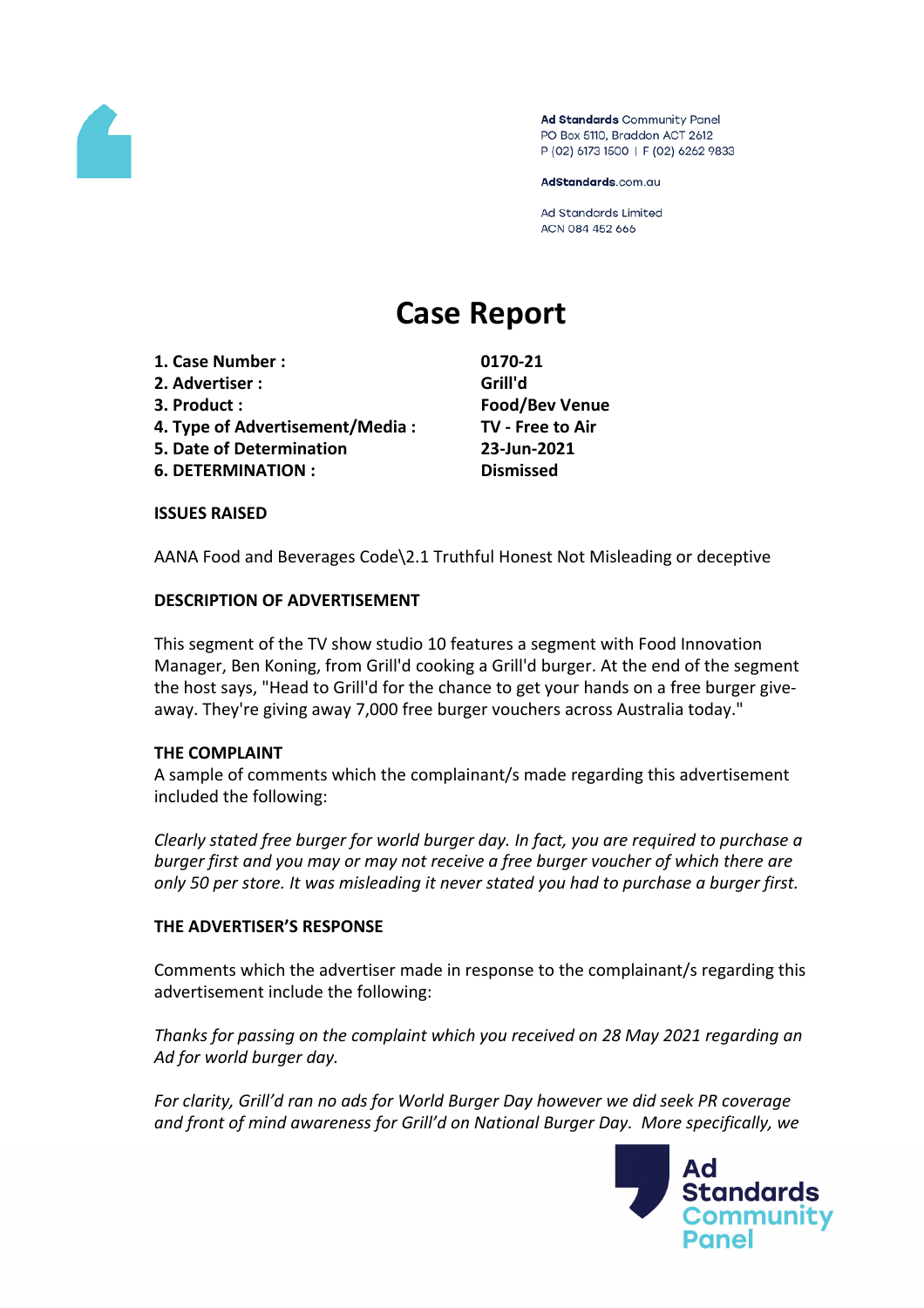

*submitted a press release document (which is provided as a separate attachment) to a PR agency which was distributed across various media agencies.*

*The press release communicated that Grill'd would be celebrating National Burger Day by giving away 7,000 free burger gift vouchers to Grill'd customers across the country. Each store would be giving back to customers with random acts of kindness including surprising people with free burger gift vouchers. The press release further notes that for more information visit our website at www.grilld.com.au and notes that National Burger Day gift vouchers are for dine-in use only.*

*In practise, what Grill'd did (which we outlined on our website at https://www.grilld.com.au/news/latest/dine-in-celebrate-this-national-burger-dayaustralia) was on the morning of National Burger Day, over 7,000 free burger vouchers were hidden in Grill'd restaurants across Australia, 50 per restaurant. The vouchers were to be placed on our burger plates, and the plates were stacked away – ready to be pulled out at random and served to lucky dine-in guests with their burgers. For Victorian customers (experiencing stage 4 lock-down restrictions) Grill'd gave away random vouchers with takeaway orders.*

*Through this PR exercise, Grill'd received media coverage across many media forums including the below: The Weekend Edition 7Food NOVAhttps://www.novafm.com.au/lifestyle/food-drink/grilld-giving-away-thousandsof-free-burgers-for-one-day-only/ KISS101.1FM WSFM101.7FM 4KQ KISS106.5 KIIS 97.3 Thrillist*

*The complaint specifically references a piece of editorial we secured on Network 10, which appeared on the Australian morning talk show called Studio 10 which aired on the morning of National Burger Day.* 

*The Grill'd's National Burger Day offer is not mentioned until the conclusion of the editorial, after spending the majority of the content focussed upon the ingredients and how to cook one of Grill'd's latest burgers (a healthy fried chicken burger). At the end of the segment, the host states "head to Grill'd for a chance to get your hands on a free burger giveaway, they're giving away 7000 burger vouchers across Australia today." The host also provides details of Grill'd's website www.grilld.com.au . This communication was consistent with our press media release in that it clearly stated "for a chance" and also stated that Grill'd would be giving away burger vouchers. The total number of vouchers quoted ("7000") across Australia is consistent with our giveaway of 50 per store because we have over 140 stores in Australia. So while we are disappointed that somebody misunderstood the message and felt misled by the PR*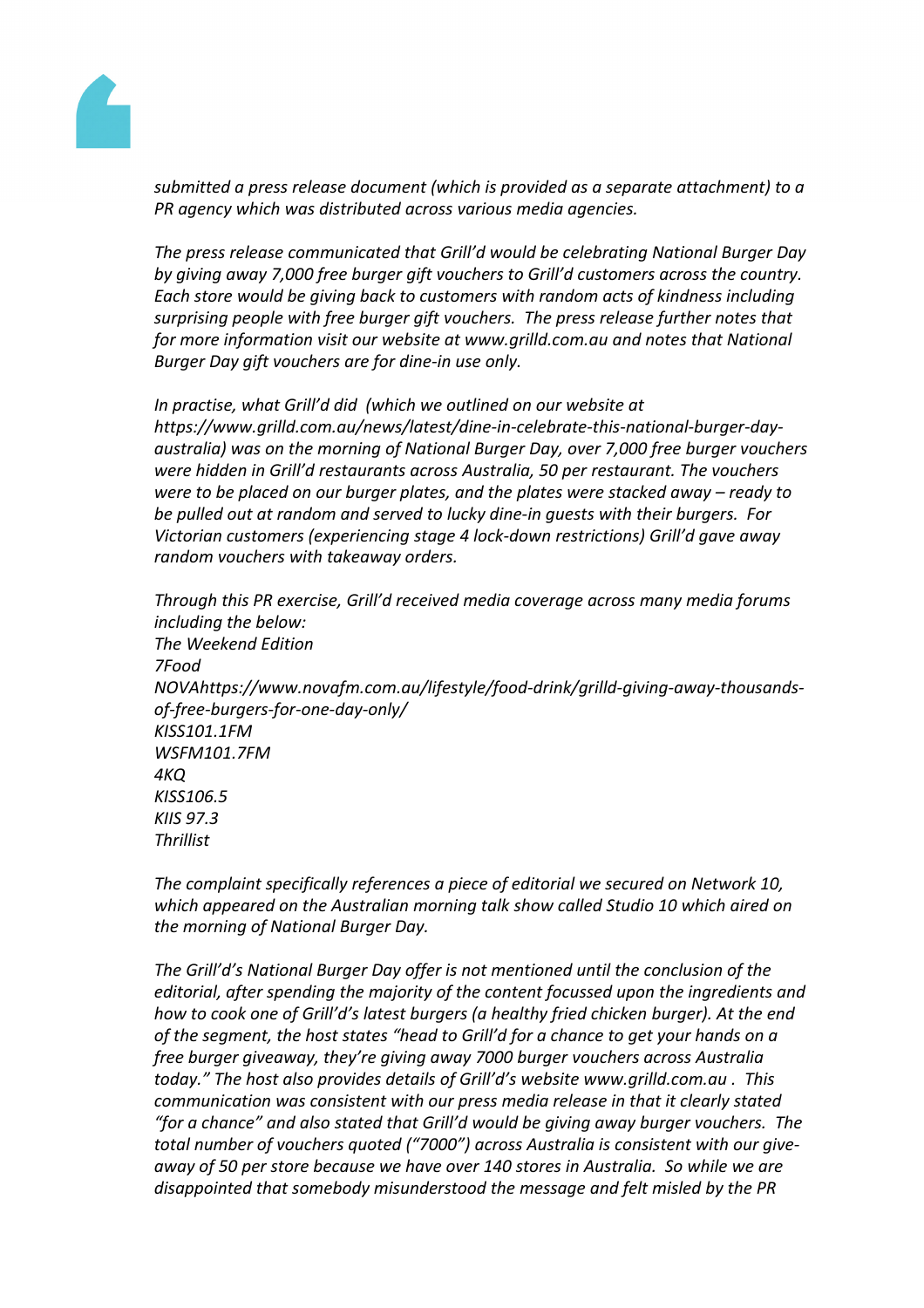

*exercise, we believe the editorial clearly communicated that attending Grill'd provided the chance to receive a burger voucher and did not state Grill'd was simply giving away free burgers with no conditions attached (which would be unusual for a commercial enterprise).*

*To further support the Community Panel in reviewing this complaint, we also provide the following requested information about the specific PR activity: Whether the audience of the programs is predominantly children: No, the audience is not predominantly children.*

*Substantiation of any health, nutrition or ingredient claims or statements made in the advertisement: The recipe and ingredients of Grill'd's healthy fried chicken burgers are also discussed in the editorial. This information is all publicly available at: https://assets.grilld.com.au/images/PDFs/hfc\_recipecard.pdf*

*We hope this letter provides you with the necessary detail to reach the view that have not in fact breached the AANA code, and please don't hesitate to contact us if you require any other information.*

## **THE DETERMINATION**

The Ad Standards Community Panel (the Panel) considered whether this advertisement breaches the AANA Food and Beverages Advertising and Marketing Communications Code (the Code).

The Panel noted the complainant's concern that the advertisement is misleading as it stated that people would receive a free burger for World Burger Day, and did not say that people had to purchase a burger first or that there were limited vouchers per store.

The Panel viewed the advertisement and noted the advertiser's response.

The Panel noted that the product advertised is food and that therefore the provisions of the Food Code apply.

**Section 2.1 Advertising or marketing communications for food ...shall be truthful and honest, shall not be or be designed to be misleading or deceptive or otherwise contravene prevailing community standards, and shall be communicated in a manner appropriate to the level of understanding of the target audience of the Advertising or Marketing Communication with an accurate presentation of all information including any references to nutritional values or health benefits.**

The Panel considered the Practice Note to this section of the Code which provides that: